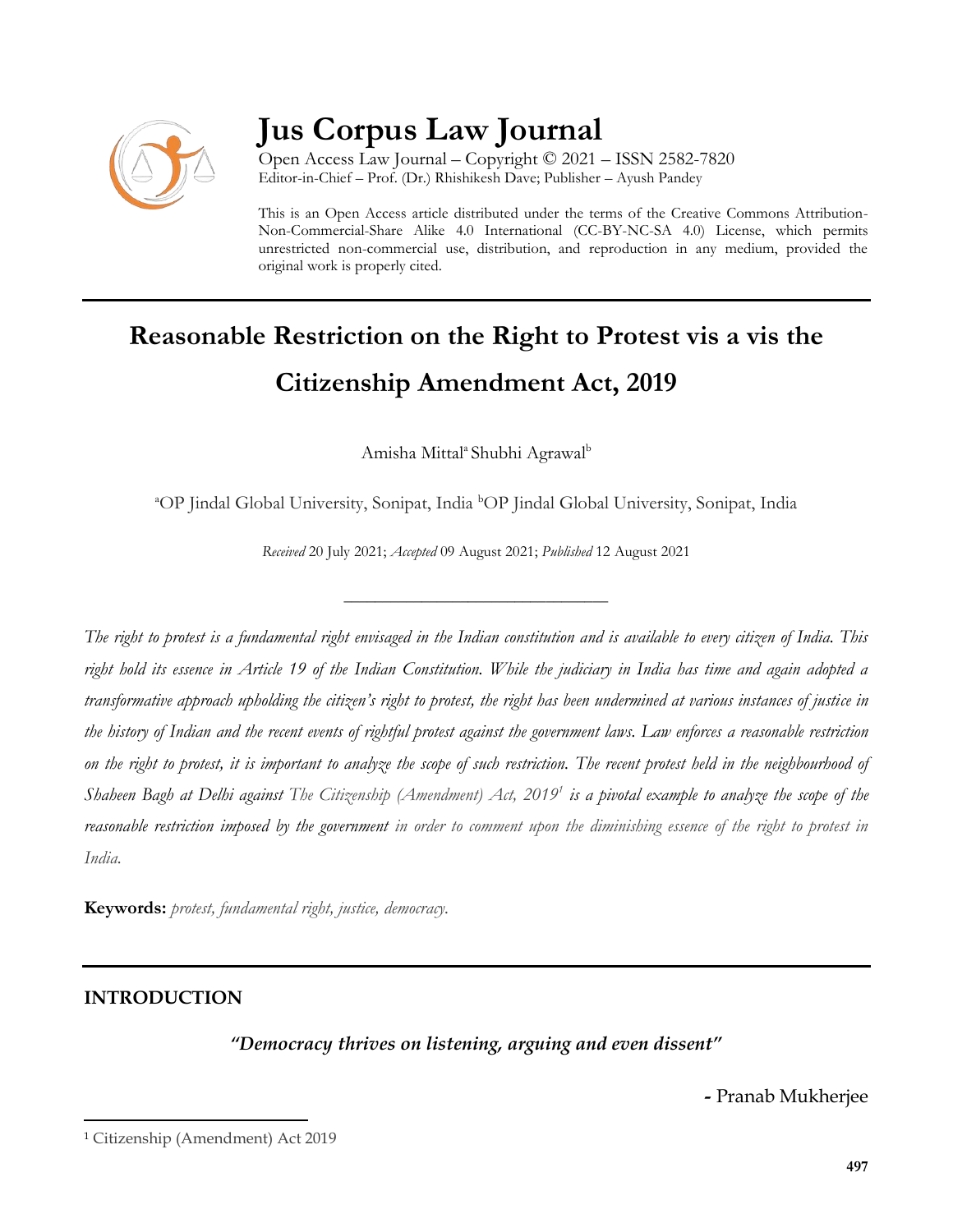The mechanism of listening, arguing, and showing dissent is part of how a democracy works and the essence of democracy is incomplete if the citizens of the country do not raise their voice against anything they deem unfit. Public protests are the hallmark of a democratic society, and a democratic society insists that the voice of its citizens be heard by those in power and the people at the top of the hierarchy in order for the decisions to be reached collectively and work in favour of both those in power and the common citizens of the country. They hold the right to protest and the government must in fact respect this right to hold the essence of democracy because, in order to induce reforms and aid in the development of the country as well as fix any loopholes in the existing or to be laws or policies, it is important for the citizens of the country to have a say in the government's decisions.

This wave of protest is not a recent development among the citizens of the country. The emergence of India as a republic hails back to years of anti-colonial struggle against the British. The spirit of this struggle lies in the protest attached to it whether it be in the form of the Swadeshi Movement of 1905 or Satyagraha in 1930. **It is to be asserted that the constitution of India gives its citizens the right to protest under Article 19 of the Constitution2.** In the Supreme Court case of "**Anita Thakur & Ors. vs State of J&K & Ors**, **Justice AK Sikri**, reasserted the importance of the right to protest in the political life of India. He opined that peaceful, non-violent, and organized protest has always been a part of the life of the country's citizens to raise their voice and has been a key expression in the struggle for independence and is thus, recognized as a fundamental right guaranteed under the prestigious constitution"3. However, it is diabolically ironic how the leaders of today use arbitrary practices to challenge the very essence of this protest in order to advocate the arbitrary laws and practices established by them or to annihilate the voice of the country's rightful citizens.

Protest on its own is a wide term and **article 19 of the constitution** does not specify it, although a collective reading of all the clauses of the article lays down the right to protest as a fundamental right. This right is a very important component of a democratic country, a democracy allows its citizens to raise their voice and gives them the means to show dissent,

l

<sup>2</sup> Constitution of India 1949, art 19

<sup>3</sup> *Anita Thakur & Ors v State of J&K & Ors* (2016) 15 SC 525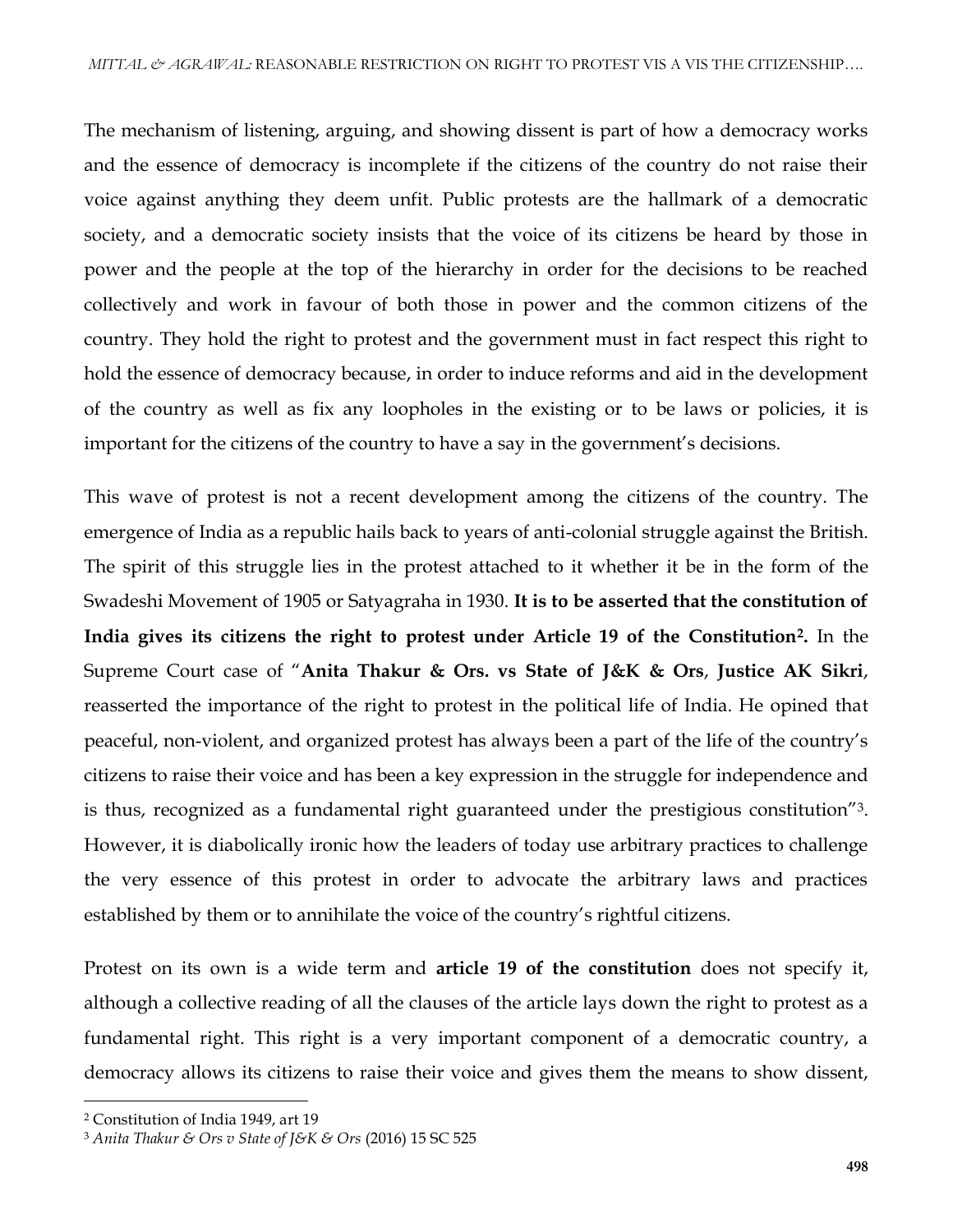although it is argued that through the years this very institution which stood as a defensive wall within the state and its citizens has eroded and has emerged as a threat to the basic freedoms guaranteed in the constitution. In order to understand the implications of the right to protest bestowed upon us, it is paramount to read between the lines of **Article 19 of the Indian constitution. "Article 19 (1) states that all citizens of the country shall have the right to**  freedom of speech and expression, to assemble peaceably and without arms and to form associations or unions"4. Additionally, "clause (2), (3) and (4) also lay down certain restrictions in order to govern the rights guaranteed through clause 1 of article 19, these restrictions and reasonably imposed to secure public order, safety, integrity and security of the state and to maintain friendly relations with foreign states and to avoid incitement of any offence"5.

From the forerunning, it can be ascertained that article 19 is centred upon the very idea of the right to freedom of speech and expression. Article 19 (1) (a) of the Constitution affirms the right to free speech and expression<sup>6</sup>. It ensures that every person has the right to express their personal opinions but is subjected to reasonable restrictions. Article 19 (1) (b) talks about the right to assemble peacefully and without arms<sup>7</sup>. Thereby, the right to peaceful protest is bestowed to Indian citizens by our Constitution as the right to protest is a form of expressing the disapproval or the dissatisfaction of the citizens towards the state and its decision and activities taken in view of the public welfare. Protest serves as a check and balance between the state and its citizens, in order for the state to pay heed to the needs of its citizens and consult them for the laws and policies made are neither ultra vires nor arbitrary in nature. However, this right does not exist in isolation, Article 19 (3) imposes reasonable restrictions on the right to assemble peacefully and without arms and to freedom of speech and expression as none of these rights are absolute in nature8. Additionally, **Article 51A**<sup>9</sup> makes it a fundamental duty for every person to safeguard public property and to avoid resorting to violence during public protests resulting in infringement of key fundamental duty of citizens. Any protest must be

 $\overline{\phantom{a}}$ 

<sup>4</sup> Constitution of India 1949, art 19 (1)

<sup>5</sup> Constitution of India 1949, art 19

<sup>6</sup> Constitution of India 1949, art 19 (1) (a)

<sup>7</sup> Constitution of India 1949, art 19 (1) (b)

<sup>8</sup> Constitution of India 1949, art 19 (3)

<sup>9</sup> Constitution of India 1949, art 51 (A)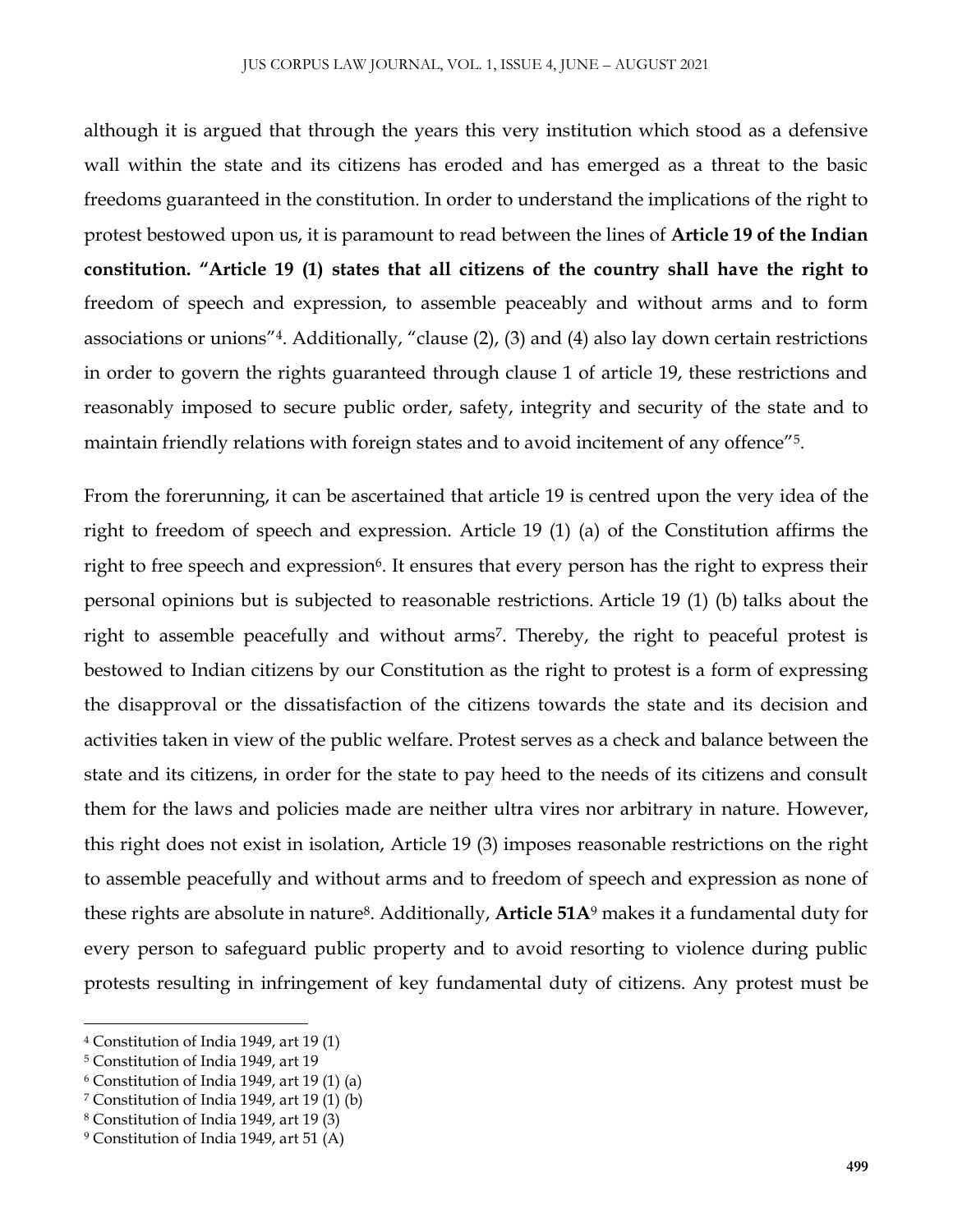withheld in accordance with the law, it should not have any illegal material attached to it. The clauses of article 19 are to be taken very seriously and should not be altered. The test here lies in the fact that what actually is reasonable when it comes to restriction. Can reasonable restrictions develop to become another instrument of implementing arbitrariness in a society through its government?

Reasonable restriction attached to the right to protest protects the interests of the sovereignty & integrity of India, the security of the State, and friendly relations with foreign States, public order, decency or morality or in relation to contempt of court, defamation or incitement to an offence all of which have been intimated by the reading of the article itself. For instance, in the case of *"Railways Board v. Niranjan Singh,* the court observed that someone's right to protest cannot undermine another's right to hold their property. As soon as one's right to protest interferes with another's right to property, the said right to protest can be reasonably restricted on this ground. Thus, a restriction is valid when it is reasonable, and exercising one's right must not come at the cost of another's right. Reasonable restrictions are imposed for several reasons, for instance, public order and the security of the state and while exercising one's right to protest, the citizens must adhere to their duties to secure the security of the state, not commit any offence and uphold public order"10.

It is crucial to note that these restrictions can be imposed only by law enacted by parliament and the restrictions have to be reasonable. "Today, freedom of speech is being eroded and mauled through twisting and turning the law if not abusing it altogether. The law needs to be objectively interpreted but subjective satisfaction has taken over and the consequences are unpalatable: dissent or expression of a different point of view has become an issue to the extent that *bona fide* speech sometimes becomes a security threat<sup>"11</sup>. The judiciary of our country has time and again delivered transformative judgements upholding the right to freedom of expression and protest as a fundamental right that cannot be tampered with unless in regards to a reasonable reason that poses a threat. It is contested that by using

 $\overline{a}$ 

<sup>10</sup> *Railways Board* v *[Niranjan Singh](https://indiankanoon.org/doc/80109/)* AIR 1969 SC 966

<sup>11</sup> Lokur Madan B, 'Our Fundamental Rights to Free Speech and Protest Are Being Eroded and Mauled' (*The Wire*, 12 October 2020) < [https://thewire.in/rights/fundamental-rights-free-speech-protest>](https://thewire.in/rights/fundamental-rights-free-speech-protest) accessed 09 July 2021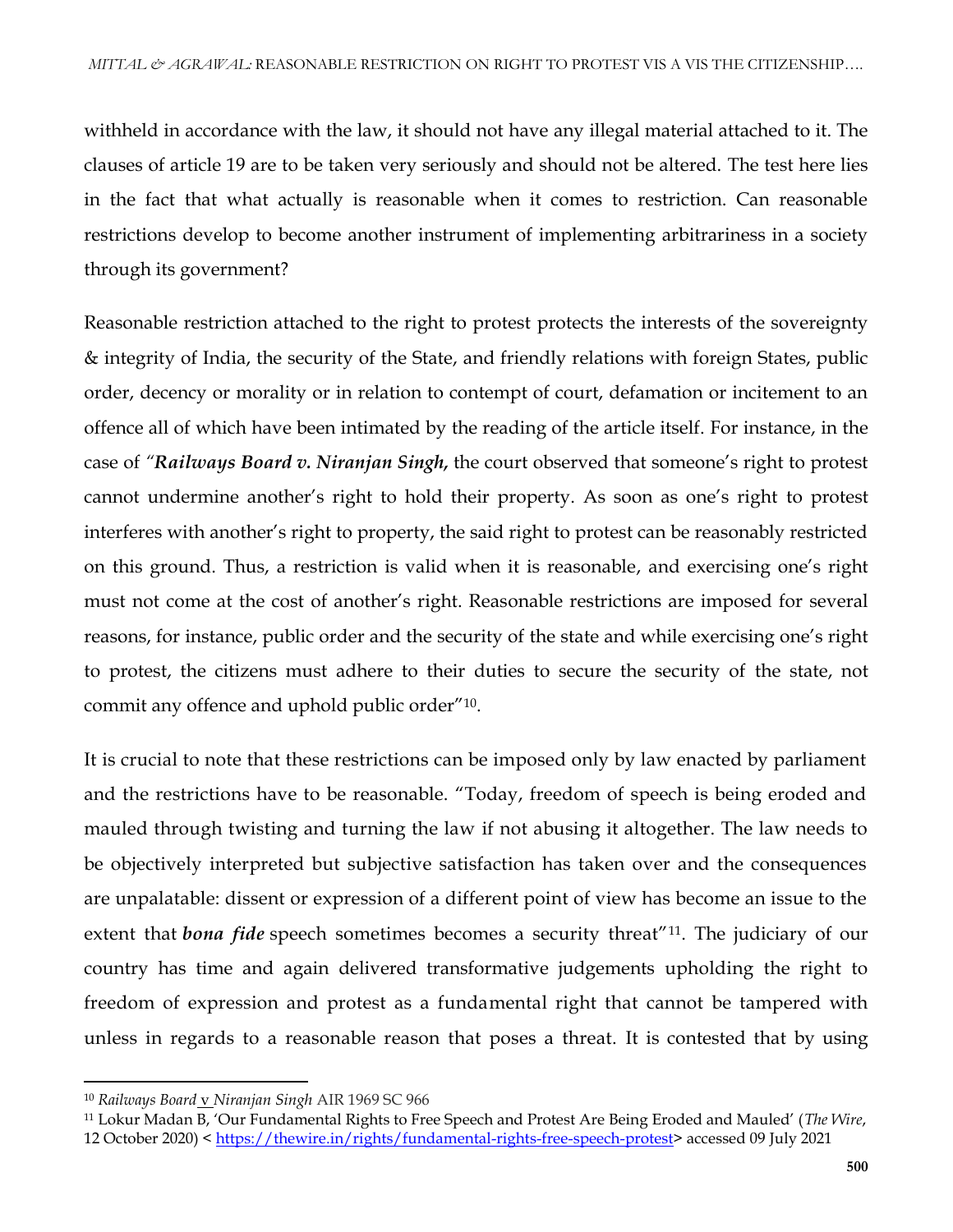prohibitory tools on its people, the Government is limiting democracy and fractionally diluting Article 19.

In *the case of "Ramlila Maidan Incident Dt vs Home Secretary and Ors,* the Supreme Court appraised freedom of speech and expression as the essence of a democratic system. The judgement held that – Freedom of speech, the right to assemble and demonstration by holding dharnas, and peaceful agitations are the basic features of a democratic system. The people of a democratic country like ours have a right to raise their voice against the decisions and actions of the Government or even to express their resentment over the actions of the Government on any subject of social or national importance. The Government has to respect and, in fact, encourage the exercise of such rights. It must serve the ends of the constitutional rights rather than to subvert them"12. Drawing on the same lines, in "**Maneka Gandhi v. The Union of India**, Justice Bhagwati opined that, democracy is the government of the people and for the people and hence, every citizen must have an equal right to participate in the democratic process and raise voice for anything they deem unfit or to get their opinion to be accounted for. It is important for the citizens to participate in order to secure their rights and to make a free and rational choice in terms of the public issues in hand which affect the citizens of the country as a whole"13. **In either way, it is to be emphasized that the right is not absolute and is guarded by reasonable restriction under Article 19 (3) of the constitution.** 

Recently, our country witnessed quite a few public protests among which the protests against the enactment of citizen laws received wide support. Thousands of people pledged their allegiance to each other and collectively demanded the government to reconsider the clauses of **The Citizenship (Amendment) Act, 2019<sup>14</sup>**. The protests gained attention all around the country but the peaceful protest lead by women in the capital of Delhi at Shaheen Bagh gained noticeably enormous momentum and became one of the biggest peaceful protests led by the citizens of modern India. The protest took place in the neighbourhood of Shaheen Bagh in Delhi and was prey to many efforts being made in order to lift it in the name of road blockage

 $\overline{a}$ 

<sup>12</sup> *Ramlila Maidan Incident Dt v Home Secretary & Ors* (2012) 5 SCC 1

<sup>13</sup> *Maneka Gandhi v The Union of India* (1978) 2 SCR 621

<sup>14</sup> Citizenship (Amendment) Act, 2019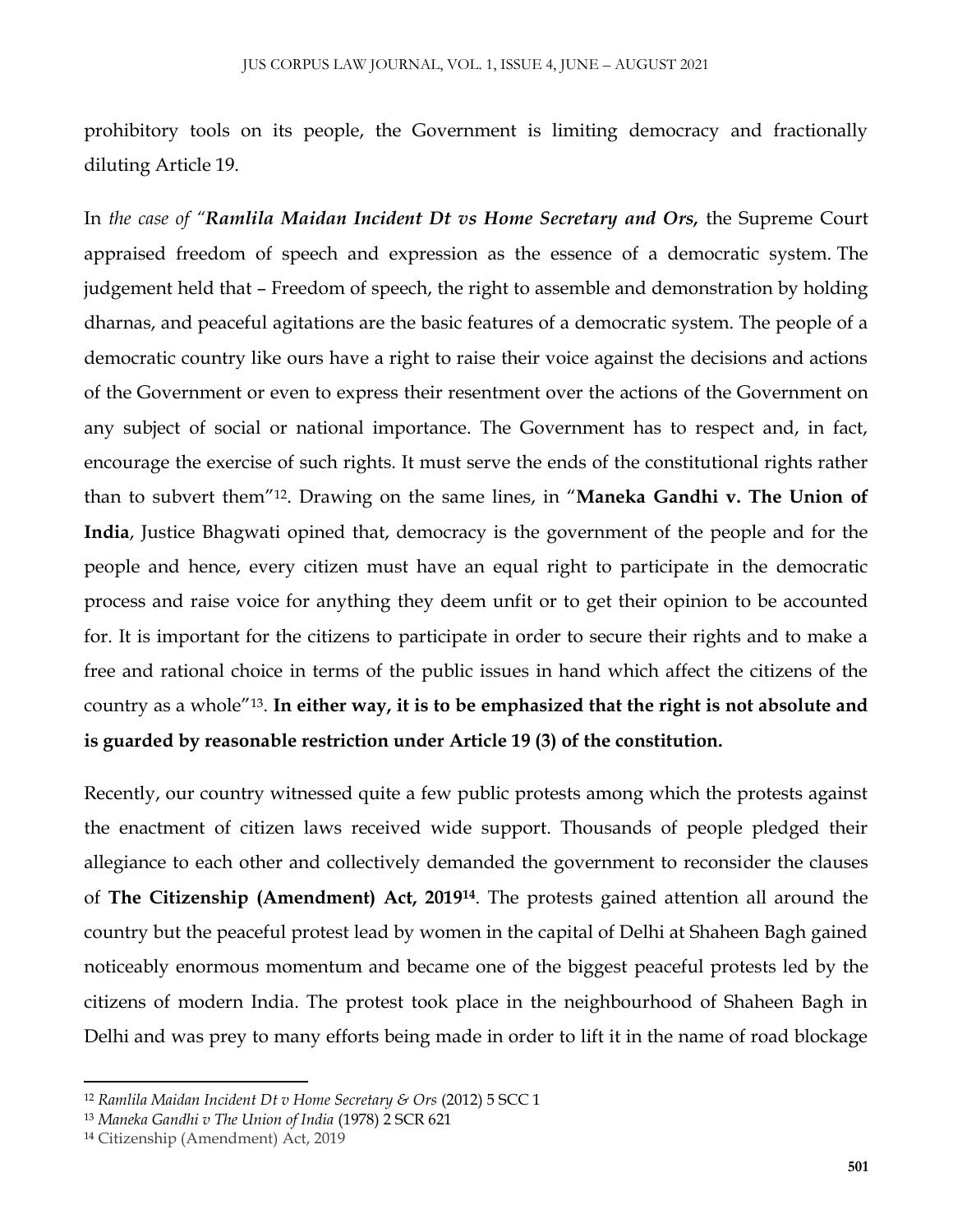and inconvenience the blockage caused to the nearby citizens. The efforts made to lift the protest from the location lead to plea in courts where initially a bench of Delhi High Court led by the Chief Justice DN Patel refused to entertain the plea of shifting the protestors to another site, however, later on, Advocate Amit Sahni filed a petition in the Supreme Court wherein the court upheld the right to peaceful protest but also mentioned that public roads and spaces cannot be occupied indefinitely to conduct a protest. The court ruling in the case of *Amit Sahni vs Commissioner of Police<sup>15</sup>* can be broadly classified into three aspects, the first being that the right to peaceful assembly is subject to reasonable restrictions in the interest of public order, as put forth under article 19 of the Constitution. Secondly, there must be a reliance on the doctrine of the balance of rights where there must exist a balance between the rights of the protestors and the rights of commuters wherein the right to protest in public spaces much be balanced with the right of the general public to occupy and use the said space and thirdly that indefinitely occupying public spaces is not a legitimate form of protest according to article 19 (1) (b) of the Constitution.

For the purpose of the judgement the court relied on the case of "**Himat Lal K. Shah** *v.* **Commissioner of Police** where it was held that – the right to hold meetings on public streets was subject to – (a) the control of the appropriate authority regarding the time and place of the meeting; and (b) considerations of public order"16. Furthermore, the court also relied on the case of "**Mazdoor Kisan Shakti Sangathan** *v.* **Union of India**, where, drawing on the same lines, the honourable court held that *"*In order to strike a balance between the interests of the residents and the right to protest, it directed the police authorities to formulate a mechanism for the limited use of the space for protests. It observed that each fundamental right, be it of an individual or of a class, does not exist in isolation and has to be balanced with that of their counterparts.*"<sup>17</sup>*

 $\overline{a}$ 

<sup>15</sup> *Amit Sahni v Commissioner of Police* **(**Civil Appeal 3282/2020**)** 

<sup>16</sup> *Himat Lal K Shah* v *[Commissioner of Police](https://main.sci.gov.in/judgment/judis/6718.pdf)* AIR 1973 SC 87

<sup>17</sup> *Mazdoor Kisan Shakti Sangathan* v *Union of India* AIR 2018 SC 3476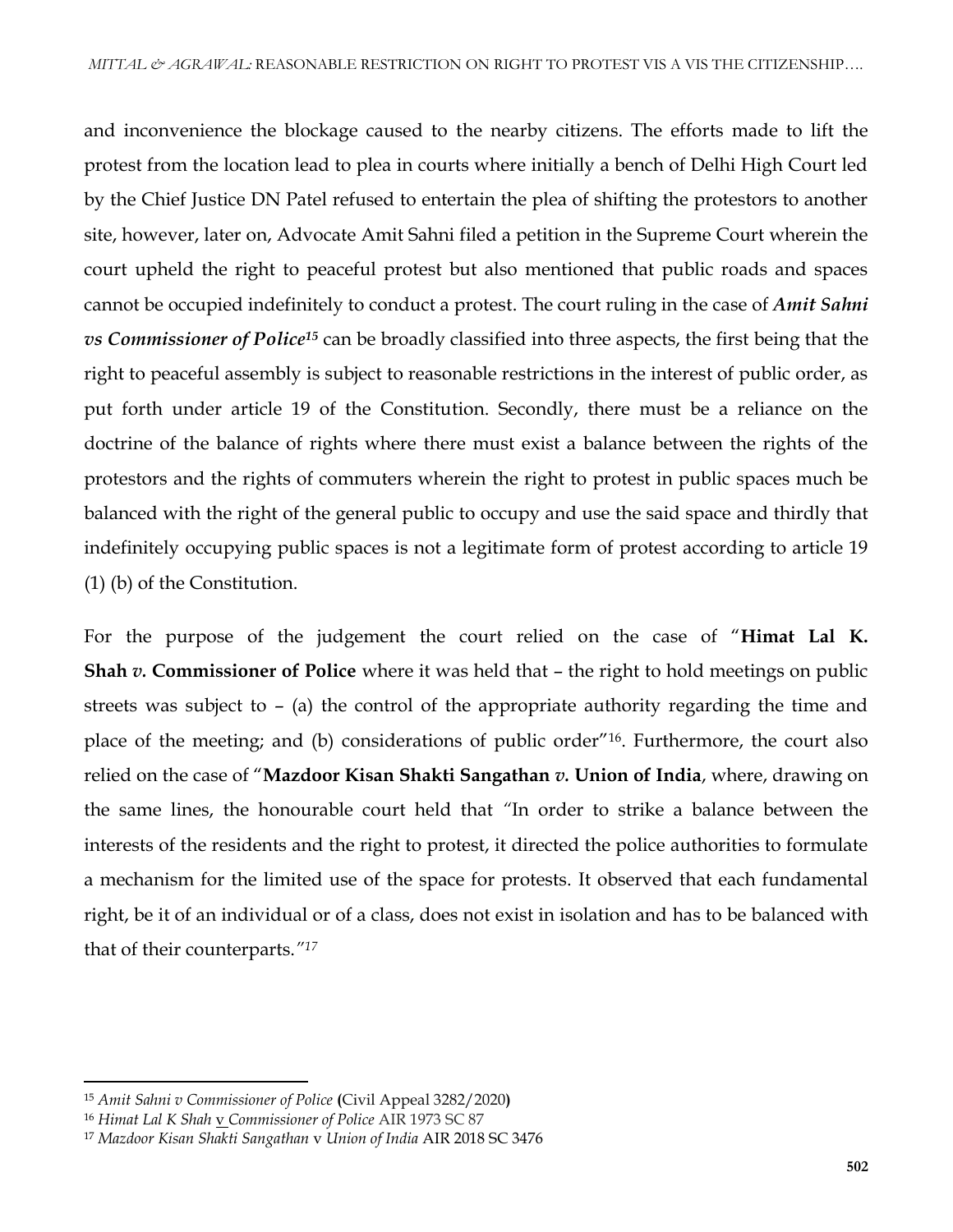However, the Shaheen Bagh case of **Amit Sahni vs Commissioner of Police<sup>18</sup>** is a prime example of the diminishing value of the right to protest in the current era. Although the court mentioned the application of reasonable restriction as an important part of the right to protest in India, it failed to elaborate on the various aspects of such restrictions that were to be applied in the present case. The requirements put forth by article 19 (3) cover three aspects of reasonable restriction, the first of them being the condition that in order to reasonably restrict a protest, there must be a law imposing a restriction on the right and that the restriction imposed must be in the interest of the general public. Lastly, the restriction must be reasonable. In addition to this, the court has also in various cases relied on the doctrine of proportionality which suggests that the restriction imposed on fundamental rights must be in proportion to the purpose they seek to fulfill and should not exceed the requirement.

*However, in the present case, the court failed to meet the requirements of reasonable restriction as envisaged in article 19 (3),* as although it followed the principle of reasonable restriction, in its 13-page judgement it failed to mention any law that could impose restrictions on the right of the protestors in the current case. In the present case, the court relied on two very important judgements of *Himat Lal K. Shah v. Commissioner of Police<sup>19</sup>* and *Mazdoor Kisan Shakti Sangathan v. Union of India<sup>20</sup>*, both of which lay down the laws *(*Section 33 (1) (o) of the Bombay Police Act, 1951<sup>21</sup> and Section 144 of the Code of Criminal Procedure, 1973*22)*  imposing restriction on the right of protestors, but it to failed to mention any laws restricting the right to protestors in the current case of Shaheen Bagh. Furthermore, even if the court had relied on a law, say, *Section 144 of* **the Code of Criminal Procedure<sup>23</sup>** *to restrict the protestors, the same could not reasonably restrict them as it defies the doctrine of proportionality wherein section 144 applies only in the situations where public disorder is imminent.* Public disorder includes a threat to the law and order in a society and a peaceful protest in a neighbourhood disrupting the traffic does not fulfill the requirements of an imminent threat to

 $\overline{\phantom{a}}$ 

<sup>18</sup> *Amit Sahni vs Commissioner of Police* **(**Civil Appeal 3282/2020**)**

<sup>19</sup> *Himat Lal K Shah* v *Commissioner of Police*, AIR 1973 SC 87

<sup>20</sup> *Mazdoor Kisan Shakti Sangathan* v *Union of India* AIR 2018 SC 3476

<sup>21</sup> Bombay Police Act, 1951, s 33 (1) (o)

<sup>22</sup> Code of Criminal Procedure, 1973, s 144

<sup>23</sup> Code of Criminal Procedure, 1973, s 144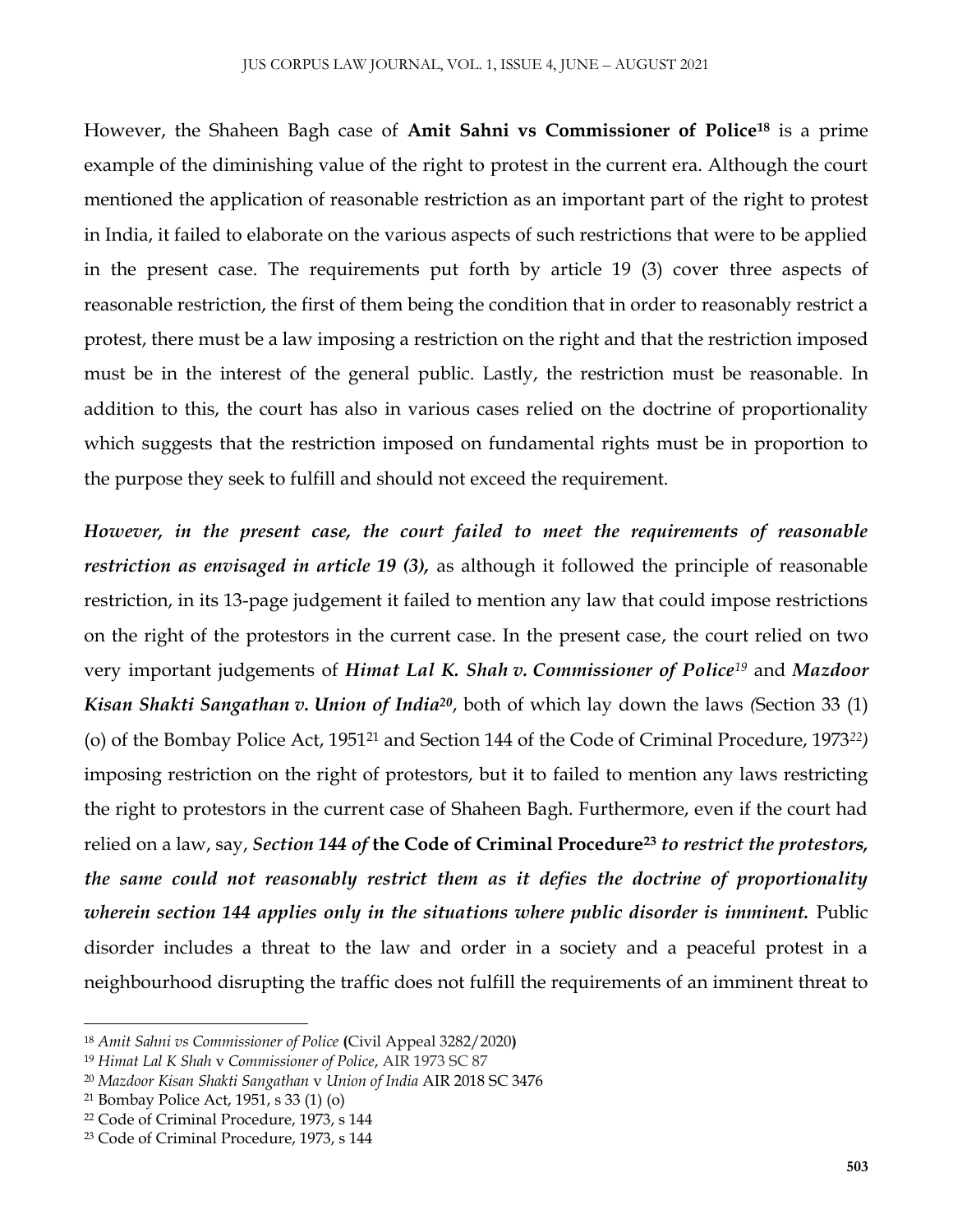public disorder in an area. Furthermore, the court, in this case, **relied on the doctrine of balancing of rights** in order to balance the right of the protestors and commuters, however, in the present case wherein the judgment itself has failed to provide appropriate reasoning for restricting the right of the protestors under section 19 (3), it is inappropriate for the court to position its dependence on the doctrine of the balance of rights to restrain the scope of rights of protestors under section 19. Hence, the judgement by the court in the case of Shaheen Bagh does not meet the requirements of reasonable restriction in the interest of public order as envisaged in article 19 (3) of the Indian constitution.

#### **CONCLUSION**

Thus, it can be concluded that the cases such as that of Shaheen Bagh wherein the court used a blanket of reasonable restriction to restrict the protestors without dwelling into the requirements of such restriction is an example of the diminishing importance of the right to protest in India, wherein the pretext of public disorder is used to illegitimate peaceful protests to support the arbitrary laws and policies put forth by the government. **This not only undermines the right to protest, but it also fades away the dynamism of democracy and undermines the transformative approach to the dynamic document of the constitution.** Protests are the crux of democracy and play a crucial role in the advancement, reformation, and development of the country. It is a fundamental right bestowed upon our country's citizens under the Indian constitution and actively exercising this right ensures that the citizens of a democracy fulfill their role of being the sentinel who actively scrutinizes and checks upon the measures being taken by the state. This ensures that the government as well as its citizens have a check upon each other and perform the function of check and balance. Protest is one of the primus weapons that the citizens hold with them, especially in order for the state to hear the voice of dissent and during times when the state and the ones in power act unresponsive to the demands and suggestions of the citizens. It should also be very firmly asserted that the voice of dissent is as important as the voice of the people in support of any act of policy of the government and protest acts as a catalyst to transmission such voice to those in power. Hence, the right to protest must not be mauled with unless the restriction imposed